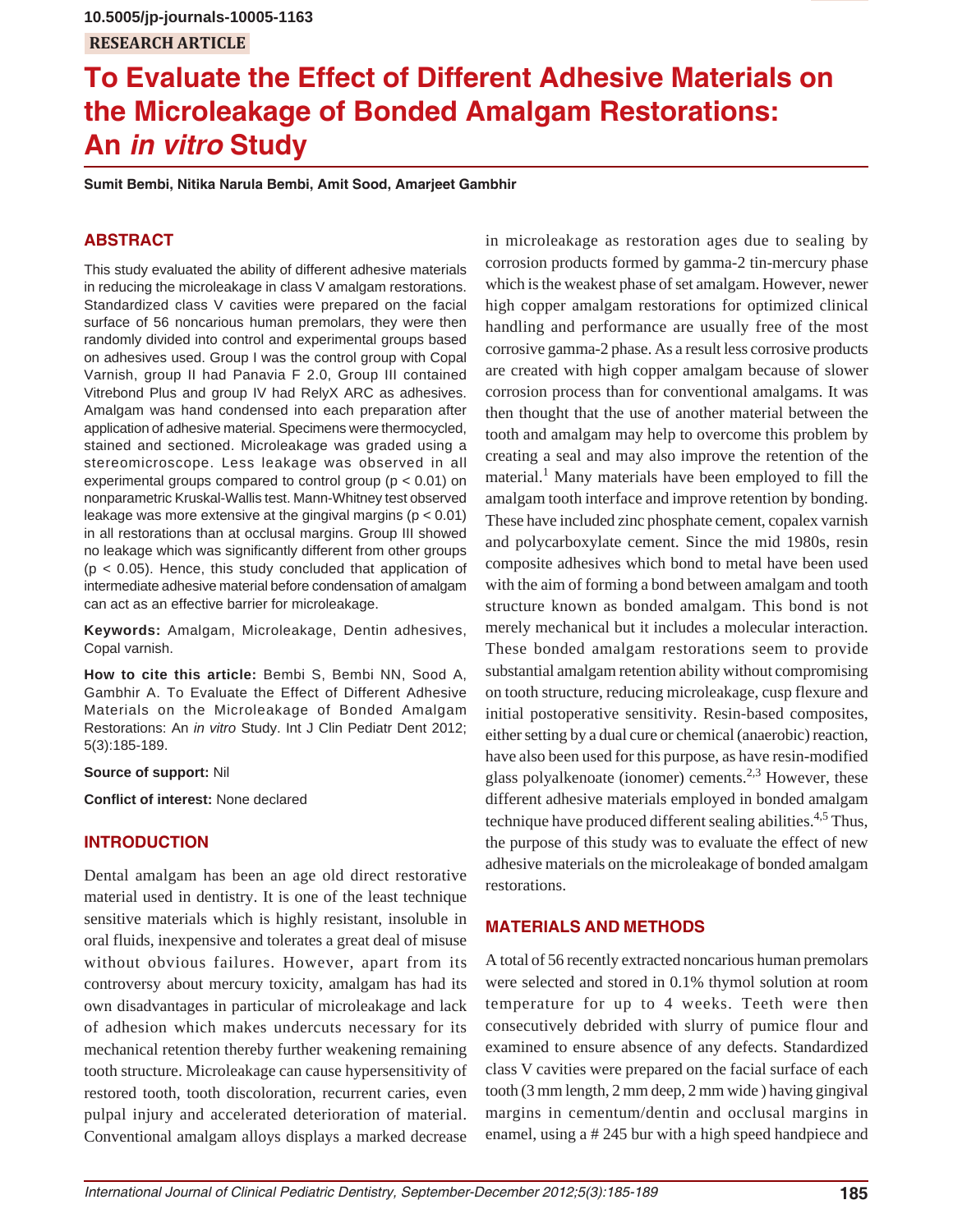copious amount of water. A new bur was used after every five cavity preparations to ensure high cutting efficiency. Each preparation was cleaned with air water spray from triple syringe for 10 seconds and air dried. The teeth were then randomly divided into 4 experimental groups (n–16) according to adhesive used under amalgam restoration as follows:

- *Group I Copalex Varnish (Kuraray Medical Inc Okayama, Japan):* The varnish was applied in two thin layers, allowing the first layer to air dry for 30 seconds prior to applying the second layer.
- *Group II Panavia F 2.0 (Kuraray Medical Inc Okayama, Japan):* Enamel was etched with phosphoric acid. After washing and drying one drop each of ED primer liquid A and B were mixed and applied over the enamel and dentin for 60 seconds. Surface was gently air dried for 1 second. A fine coat of Panavia F 2.0 was applied to entire cavity using a brush, having mixed, previously, two pastes of system for 20 to 30 seconds.
- *Group III Vitrebond Plus (3M ESPE, St Paul, MN, USA):* Cavities were conditioned with vitremer primer, which remained in place for 30 seconds followed by photocuring for 20 seconds. Vitrebond Plus was mixed and a thin layer of material was applied on cavity walls.
- *Group IV RelyX ARC (3M ESPE, St Paul, MN, USA):* Enamel and dentin were acid etched with 37% phosphoric acid for 15 seconds. Cavities were rinsed for 10 seconds with water and blot dried with a cotton pellet to remove excess water and to avoid desiccation. Two consecutive coats of 3M ESPE Adper Single Bond adhesive was applied and light-cured for 10 seconds. RelyX ARC cement was mixed and a thin layer was applied in cavities using a brush.

Following application of these adhesives, amalgam [admixed dispersed phase alloy powder (Dentsply India Pvt Ltd.) triturated with mercury (Deepak Enterprises Mumbai India) in amalgamator (Dentomat, Degussa Brazil)] was condensed in horizontal increments using ward and hollenback condensers into the cavities before setting of the adhesive materials. Amalgam was condensed in horizontal increments using ward and hollenback condensers before setting of the adhesive materials. In group II after placing amalgam restorations oxyguard (included

in panavia kit) was applied on all marginal areas with a brush and removed after 3 minutes. Carving was performed using 3S hollen back carver. All the restored teeth were stored in distilled water for 7 days before finishing and polishing.

#### **MICROLEAKAGE ASSESSMENT**

After storage, the restored teeth were thermocycled for 500 cycles between 5 and 55ºC with a dwell time of 1 minute. The samples were then blotted dry with a paper towel and the root apexes of each tooth sealed with resin composite (3M ESPE, St Paul, MN, USA ). An acid resistant varnish (finger nail polish) was applied to all the surfaces of the teeth except for the restorations and 1mm surrounding them. Specimens were then immersed in 1% methylene blue dye for 24 hours at room temperature. After 24 hours they were removed, thoroughly rinsed and the nail polish was gently removed with a sterile #15 disposable scalpel blade (Lister, India). The teeth were then embedded in acrylic autopolymerizing resin and labeled. A low-speed diamond disk under constant water irrigation was used to section each tooth block longitudinally through the center of restoration from buccal to lingual surface. Dye penetration was assessed under magnification 40× using a calibrated stereomicroscope and scored as follows:

- *Score 0:* No dye penetration
- *Score 1:* Dye penetration up to 1/3rd of the cavity depth
- *Score 2:* Dye penetration up to 2/3rd of the cavity depth
- *Score 3:* Dye penetration up to cavity floor.

Two readings (averaged) were taken at enamel and cementum/dentin margins of each tooth blocks. Leakage data obtained was statistically analyzed using nonparametric Kruskal-Wallis test with confidence levels set at 95% and Mann-Whitney tests.

#### **RESULTS**

Dye penetration (leakage) scores of all experimental groups in enamel and cementum/dentin are presented in Table 1. Significant differences in microleakage between the enamel and dentin margins were observed, being statistically greater  $(p < 0.01)$  at the cementum/dentin margin than found in enamel for all groups (Mann-Whitney test). Vitrebond

| <b>Table 1:</b> Dye penetration scores in enamel and cementum/dentin interfaces of experimental groups ( $n = 28/$ group) |        |  |  |    |                 |   |  |    |  |
|---------------------------------------------------------------------------------------------------------------------------|--------|--|--|----|-----------------|---|--|----|--|
|                                                                                                                           | Enamel |  |  |    | Cementum/dentin |   |  |    |  |
| <b>Groups</b>                                                                                                             |        |  |  |    |                 |   |  |    |  |
| I (Copalex varnish control)                                                                                               | 10     |  |  | 18 |                 |   |  | 26 |  |
| II (Panavia F 2.0)                                                                                                        | 26     |  |  |    | 8               |   |  | 18 |  |
| III (Vitrebond plus)                                                                                                      | 28     |  |  |    | 28              |   |  |    |  |
| IV (RelyX ARC)                                                                                                            | 28     |  |  |    | 14              | 6 |  |    |  |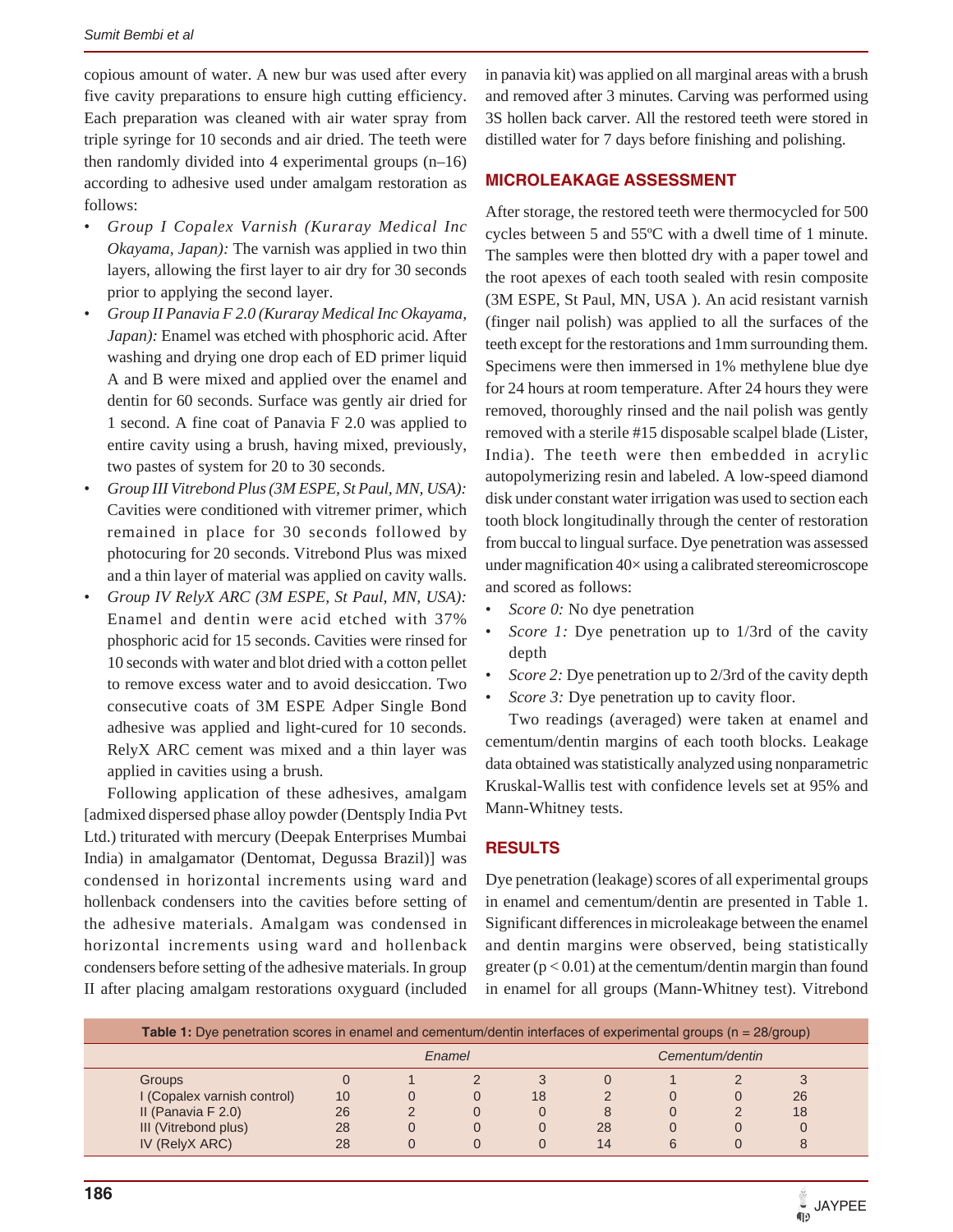Plus group showed significantly less leakage ( $p < 0.05$ ) than control and other adhesive groups when results from enamel and cementum/dentin were taken together (Kruskal-Wallis test). Similar results were observed for remaining adhesive material demonstrating significantly less leakage  $(p < 0.01)$ than the control group.

All adhesive materials showed similar leakage in enamel, being statistically less than control group ( $p < 0.01$ ). Within dentin margin Vitrebond Plus showed less leakage than all other groups (p < 0.01). Both Panavia F 2.0 and RelyX ARC showed less leakage than control group ( $p < 0.01$ ). Panavia F 2.0 exhibited greater leakage than RelyX ARC ( $p < 0.05$ ). No specimen from the Vitrebond Plus group exhibited dye penetration in either enamel or dentin/cementum margins.

#### **DISCUSSION**

Prevention of microleakage is an important aspect for longevity of restorations. Microleakage is defined as the clinically undetectable passage of bacteria, fluids, molecules or ions from the oral environment along the various gaps present in between a cavity wall and the material applied to it. Its clinical relevance is that the passage of bacteria at the tooth restoration interface may cause recurrent caries or pulpal irritation with subsequent pulpal inflammation.<sup>6</sup> This could lead to a clinical diagnosis of reversible pulpitis or loss of vitality of the tooth. Operative intervention would then be necessary which, at best, would require a replacement restoration with the cavity inevitably increasing in size or, at worst, endodontics or extraction of the tooth.

Many techniques have been used for assessment of microleakage in dental restorations. In this study, dye penetration test was chosen because it provided a simple, relatively cheap, qualitative and comparable method of evaluating the performance of the various restoration techniques.<sup>7</sup> Thermocycling was performed as it was thought that this simulates the condition of restoration in oral cavity in terms of predicting the *in vivo* performance of restorations, since thermal stresses and water exposure continuously work on restorations. Thus, it provides important information on the possible clinical performance of new materials. Methylene blue dye was used to evaluate microleakage because it is simple and inexpensive with better penetration results than eosin or other radioisotope traces.

Various adhesive liners and cavity varnishes have been used as methods to decrease microleakage around a fresh amalgam restoration.<sup>8</sup> However, varnishes were found to only serve as a mechanical barrier, did not bond to the amalgam or the tooth structure and dissolved by the passage of time with its long-term seal still a concern.<sup>9</sup> Studies comparing resin-lined and varnish-lined amalgams concluded that bonded amalgam leaked less than varnishlined restorations. The results of present study were in accordance to these studies wherein adhesive materials used as liner showed less leakage then copal varnish. $10,14$  Few studies though also concluded that these agents should not be used routinely to control microleakage, as increased dye penetration was observed.<sup>11</sup>

This study observed overall significantly less microleakage at the occlusal margins of cavity than that at the gingival margin in congruence to the findings reported by other investigators.<sup>1,12</sup> This could be due to wider surface area available for bonding at the occlusal margin having enamel than at gingival where the margin is comprised of dentin. The unique characteristics of the dentin substrates, including high organic content, low calcium concentration, tubular structure variations and the presence of outward fluid movement may have adversely affected the adhesion in dentin.<sup>13</sup> Furthermore, permeability of dentin relative to enamel and the small size of methylene blue particles could have also led to higher penetration of the dye at gingival margins.

In this study, Vitrebond Plus a resin-modified glass ionomer cement (RMGIC) used as an intermediate material was effective in eliminating dye penetration in all specimens which was in accordance with other studies.<sup>14</sup> RMGICs are glass-ionomer cements with the incorporation of a small quantity of monomers as well as initiators involved in the polymerization reaction. RMGIC has dual setting reaction consisting of fundamental acid-base curing reaction supplemented by a second polymerizable reaction either induced chemically or by visible light. Improved adhesion to dentin is probably caused by both a chemical bonding from the polyacrylic acid component and micromechanical interlocking achieved by formation of a hybrid layer from the hydrophilic HEMA. In the present study, Vitrebond was applied following treatment of the cavity with the Vitremer primer, which is not a recommendation of the manufacturer. Such application was based on several studies in which previous treatment of tooth substrate increased adhesion of glass ionomer.15 It is possible that the pH of the dentin primer could modify the smear layer sufficiently to permit the tooth and restorative material to come into intimate interfacial contact contributing to the improved performance of this technique in the present study.

Microleakage in enamel was similar for both resin cements which could be due to enamel etching with phosphoric acid and the higher mineral content of the tissue might allow better sealing. Panavia F 2.0 combined with the self-etching adhesive, ED Primer, showed significantly higher microleakage values than Vitrebond and RelyX ARC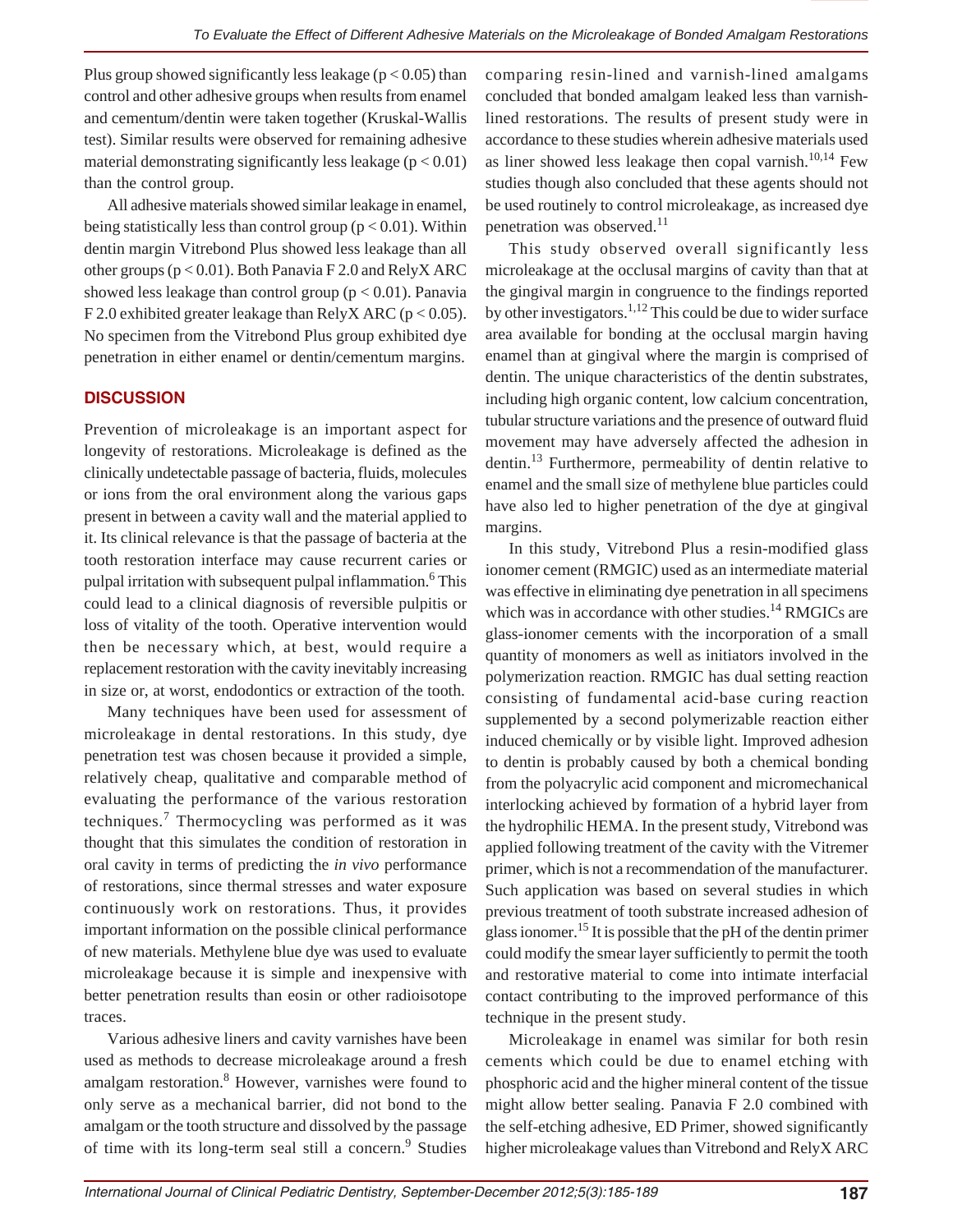in dentin margins. This can be explained by different bonding mechanisms of the total etch and the self-etching techniques. Panavia F 2.0 (Kuraray Medical Inc, Tokyo, Japan) is an example of a one-step self-etch, self-adhesive, dual cure fluoride releasing resin cement in which the resin cement is coupled to primed enamel and dentine. RelyX ARC is a total etch adhesive involving a separate etch and rinse step followed application of hydrophilic dentin bonding agent. One-step self-etch adhesives, because of their higher concentrations of hydrophilic and ionic resin monomers behave as permeable membranes after polymerization.16 The increase in permeability in one-step self-etch adhesives allows water to diffuse from dentine across the polymerized adhesive, and form water droplets along the adhesive–composite interface. Moreover, the inclusion of acidic monomers in self-etch reduces the rate and extent of polymerization, this slow polymerization rate of Panavia F 2.0 may allow more water to diffuse from the vital dentin into the hydrophilic interface between the Panavia F 2.0 primer and dentin, due to its more hydrophobic nature. Apparently, early water exposure of self-etching, slowcuring primers or adhesives, as was done in this study by storage of specimens in distilled water, also does compromise their mechanical properties due to plasticization of the polymer molecules could have also added to more leakage.

Major limitations of this study included usage of only thermocycling to age and stress the restored tooth, with no load cycling applied, not taking into consideration the effect of repeated load cycling within the physiologic chewing range on resin-bonded restorations. Moreover, the storage time used in this study was not long and longevity of the adhesive bond strength remains an important question. *In vitro* tests have been used to study some properties of materials to provide information about their potential clinical performance. However, *in vitro* tests cannot adequately simulate clinical conditions. So results of *in vitro* tests should be applied with caution to the clinical situation only after being substantiated by *in vivo* evidence requiring long-term clinical studies. Thus, further studies are required in order to evaluate the role of these materials in reducing leakage when used with amalgam restorations.

#### **CONCLUSION**

Within the limitation of this study, data analysis observed that microleakage was less at both enamel and dentin margins of amalgam restorations treated with adhesive resin systems compared to those amalgam restorations lined with the conventional Copalite varnish. However, leakage at enamel margins was significantly less than at dentin margins

with usage of adhesive liner. In dentin margins Panavia F 2.0 showed more leakage than RelyX ARC though both had less leakage than the control group. Vitrebond Plus provided total prevention of microleakage in all specimens. Thus, it can be concluded that usage of adhesive liners with amalgam restorations showed better results in dye penetration prevention. But much more work is required, ideally with the execution of prospective, randomized, controlled clinical studies, over a long period of time, to determine the longevity and success rate of such bonded amalgam restorations.

## **REFERENCES**

- 1. de Morais PM (Dentistry School of Piracicaba-UNICAMP, São Paulo, Brazil), Rodrigues Júnior AL, Pimenta LA. Quantitative microleakage evaluation around amalgam restorations with different treatments on cavity walls. Oper Dent 1999 Jul-Aug;24(4):217-222.
- 2. Setcos JC (Turner Dental School, University of Manchester), Staninec M, Wilson NH. The development of resin-bonding for amalgam restorations. Br Dent J 1999 Apr 10;186(7):328-332.
- 3. Chen RS (Department of Operative Dentistry, School of Dentistry, National Taiwan University, No 1, Chang-Te Street, Taipei, Taiwan), Liu CC, Cheng MR, Lin CP. Bonded amalgam restorations: using a glass-ionomer as an adhesive liner. Oper Dent 2000 Sep-Oct;25(5):411-417.
- 4. Toledano M (Department of Dental Materials, University of Granada, Spain. toledano@platon.ugr.es), Osorio E, Osorio R, García-Godoy F. Microleakage and SEM interfacial micromorphology of amalgam restorations using three adhesive systems. J Dent 2000 Aug;28(6):423-428.
- 5. Alani AH (University of Malaya, Faculty of Dentistry, Department of Conservative Dentistry, Kuala Lumpur, Malaysia), Toh CG. Detection of microleakage around dental restorations: a review. Oper Dent 1997 Jul-Aug;22(4):173-185.
- 6. Murray PE (Department of Oral Biology, The University of Birmingham, School of Dentistry, St Chad's Queensway, UK. p.e.murray@bham.ac.uk), Hafez AA, Smith AJ, Cox CF. Bacterial microleakage and pulp inflammation associated with various restorative materials. Dent Mater 2002 Sep;18(6):470- 478.
- 7. Yap AU (Department of Conservative Dentistry, Eastman Institute of Oral Health Sciences, London, U.K), Mok BY, Pearson G. An in vitro microleakage study of the 'bonded base' restorative technique. J Oral Rehabil 1997 Mar;24(3):230-236.
- 8. Edgren BN (Department of Operative Dentistry, College of Dentistry, University of Iowa, Iowa City 52242-1068), Denehy GE. Microleakage of amalgam restorations using Amalgambond and copalite. Am J Dent 1992 Dec;5(6):296-298.
- 9. Ben-Amer A (Section of Operative Dentistry, Maurice and Gabriela Goldschleger School of Dental Medicine, Tel Aviv University, Israel), Cardash HS, Judes H. The sealing of the tooth/amalgam interface by corrosion products. J Oral Rehabil 1995 Feb;22(2):101-104.
- 10. Sepetcioglu F (Faculty of Dentistry, Ege University, Izmir, Turkey), Ataman BA. Long-term monitoring of microleakage of cavity varnish and adhesive resin with amalgam. J Prosthet Dent 1998 Feb;79(2):136-139.